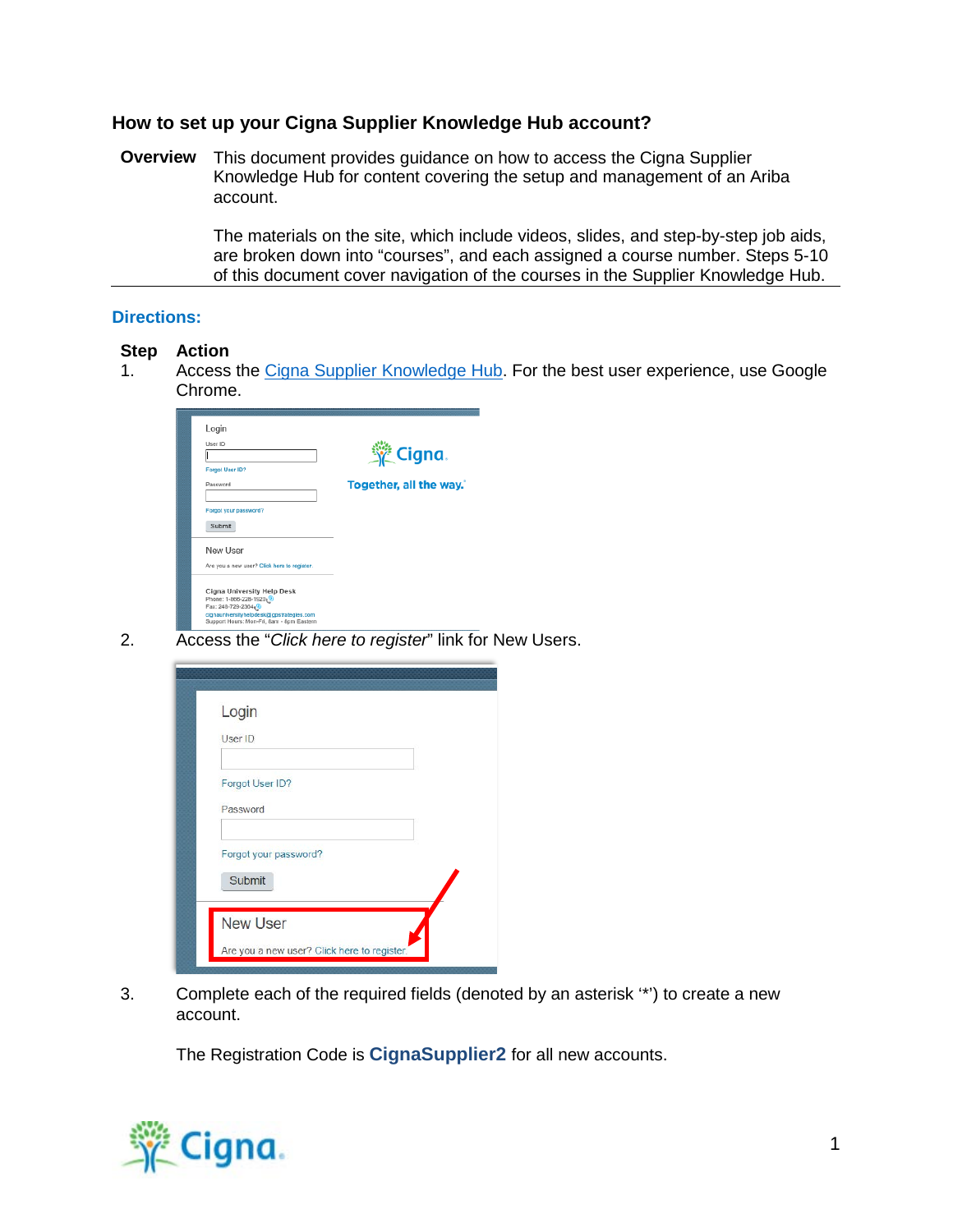| * Required Fields.                 |                                     |
|------------------------------------|-------------------------------------|
| <b>Account Information</b>         |                                     |
|                                    |                                     |
| * User ID *                        |                                     |
| * Password:                        |                                     |
| ×<br><b>Re-Enter Password:</b>     |                                     |
| <b>Security Question:</b>          |                                     |
| <b>Security Answer:</b>            |                                     |
| <b>Re-Enter Security Answer:</b>   |                                     |
| * Registration Code:               |                                     |
|                                    |                                     |
| <b>Contact Information</b>         |                                     |
| ٠                                  |                                     |
| First Name :                       |                                     |
| <b>Last Name:</b>                  |                                     |
| * Email Address :                  |                                     |
| <b>Confirm Email Address:</b><br>w |                                     |
| <b>Telephone Number:</b>           |                                     |
| <b>Main Address:</b>               |                                     |
| City:                              |                                     |
| State / Province:                  |                                     |
| Postal Code:                       |                                     |
| <b>Country/Region:</b>             | Please choose a country/region<br>▼ |

Notes:

- The account password has to be compliant with the following rules:
	- o The length of the password must be between 8 and 40 characters.<br>  $\circ$  The password must contain a minimum of 4 character types from the
		- The password must contain a minimum of 4 character types from the list below<br>Er
			- English uppercase letters [A-Z]
			- **English lowercase letters [a-z]**<br>Numeric numerals [0-9]
			- Numeric numerals [0-9]<br>• Special characters: ! @
			- Special characters:  $! \mathcal{Q} \# \$ \% \wedge \& ^* () _+ = \{\} [ ] < > ? / ' " ; :$  $\|\cdot\|$   $\sim$
- 4. Use your newly created credentials to log in and view the learning materials.

| User ID         |  |  |
|-----------------|--|--|
| Forgot User ID? |  |  |
| Password        |  |  |
|                 |  |  |

5. The Cigna Supplier Knowledge Hub portal homepage will appear.



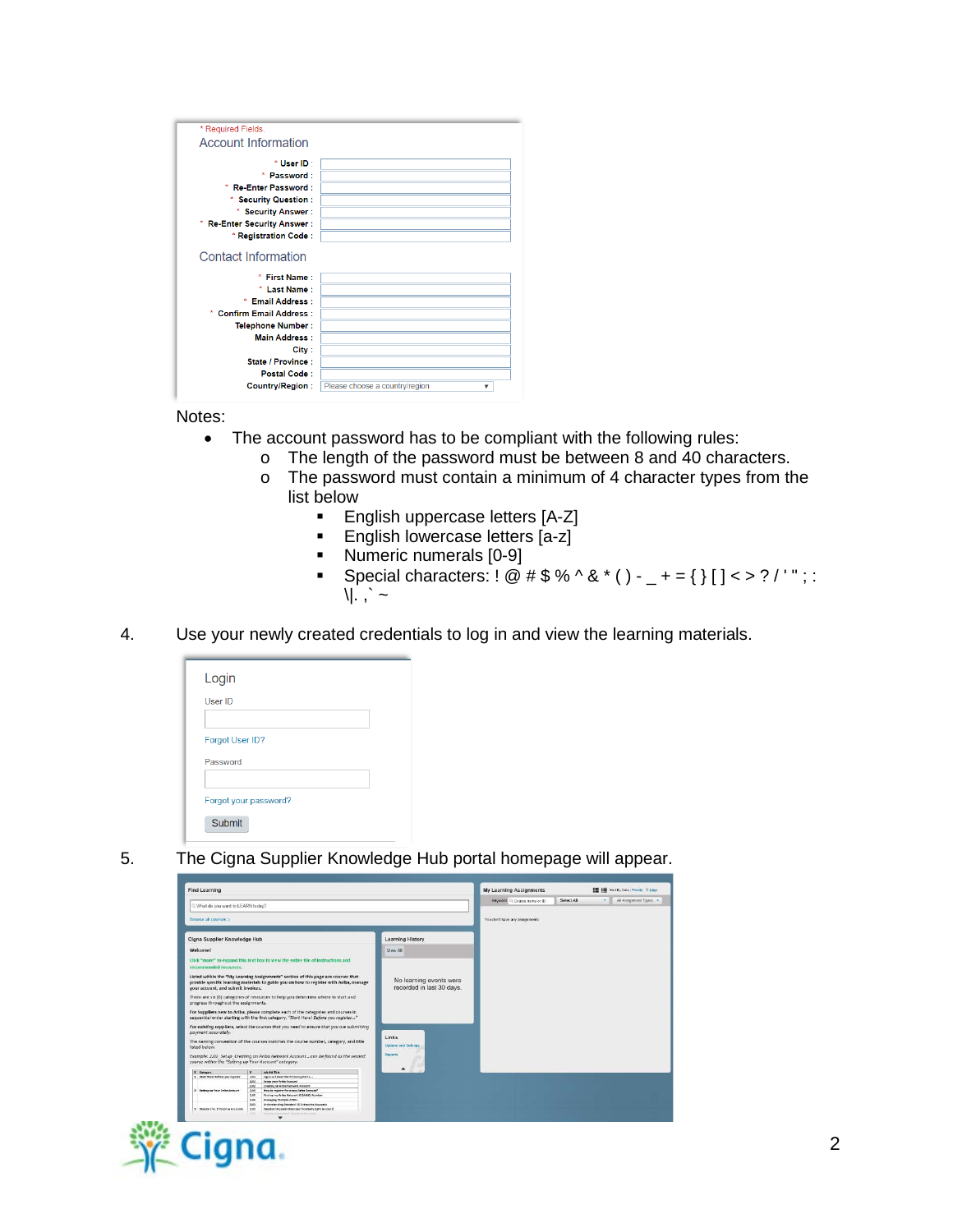6. Review the instructions within the **Welcome** tile. Please be sure to expand the tile by clicking the arrow at the bottom to review the entire grid and message.

| Select All<br>Keyword: C Course name or ID<br>v.<br>C. What do you want to LEARN today?<br>Browse all courses ><br>You don't have any assignments<br>Cigna Supplier Knowledge Hub<br>earning History<br><b>Welcome!</b><br>View All<br>No learning events were<br>recorded in last 30 days.<br>.inks<br>Johnne and Settings<br>deporte<br># Catagory<br>$\mathbf{r}$<br><b><i><u>Solv Aud Tele</u></i></b>                                                                                                                                                                                                                                                                        | <b>Find Learning</b> |  |  | My Learning Assignments |                      | <b>IE IE</b> tutty Data (Printy, Virtual |
|-----------------------------------------------------------------------------------------------------------------------------------------------------------------------------------------------------------------------------------------------------------------------------------------------------------------------------------------------------------------------------------------------------------------------------------------------------------------------------------------------------------------------------------------------------------------------------------------------------------------------------------------------------------------------------------|----------------------|--|--|-------------------------|----------------------|------------------------------------------|
|                                                                                                                                                                                                                                                                                                                                                                                                                                                                                                                                                                                                                                                                                   |                      |  |  |                         | All Assignment Types |                                          |
|                                                                                                                                                                                                                                                                                                                                                                                                                                                                                                                                                                                                                                                                                   |                      |  |  |                         |                      |                                          |
|                                                                                                                                                                                                                                                                                                                                                                                                                                                                                                                                                                                                                                                                                   |                      |  |  |                         |                      |                                          |
|                                                                                                                                                                                                                                                                                                                                                                                                                                                                                                                                                                                                                                                                                   |                      |  |  |                         |                      |                                          |
| Click "more" to expand this text box to view the entire tile of instructions and<br>recommended resources.                                                                                                                                                                                                                                                                                                                                                                                                                                                                                                                                                                        |                      |  |  |                         |                      |                                          |
| Listed within the "My Learning Assignments" section of this page are courses that<br>provide specific learning materials to guide you on how to register with Ariba, manage<br>your account, and submit invoices.                                                                                                                                                                                                                                                                                                                                                                                                                                                                 |                      |  |  |                         |                      |                                          |
| There are six (6) categories of resources to help you determine where to start and<br>progress throughout the assignments.<br>For Suppliers new to Ariba, please complete each of the categories and courses in<br>sequential order starting with the first category, "Start Here! Before you register"<br>For existing suppliers, select the courses that you need to ensure that you are submitting<br>payment occurately.<br>The naming convention of the courses matches the course number, category, and title<br>listed below.<br>Example: 2.02 Setup Creating an Ariba Network Account can be found as the second<br>course within the "Setting up Your Account" category. |                      |  |  |                         |                      |                                          |
|                                                                                                                                                                                                                                                                                                                                                                                                                                                                                                                                                                                                                                                                                   |                      |  |  |                         |                      |                                          |
|                                                                                                                                                                                                                                                                                                                                                                                                                                                                                                                                                                                                                                                                                   |                      |  |  |                         |                      |                                          |
|                                                                                                                                                                                                                                                                                                                                                                                                                                                                                                                                                                                                                                                                                   |                      |  |  |                         |                      |                                          |
|                                                                                                                                                                                                                                                                                                                                                                                                                                                                                                                                                                                                                                                                                   |                      |  |  |                         |                      |                                          |
|                                                                                                                                                                                                                                                                                                                                                                                                                                                                                                                                                                                                                                                                                   |                      |  |  |                         |                      |                                          |
|                                                                                                                                                                                                                                                                                                                                                                                                                                                                                                                                                                                                                                                                                   |                      |  |  |                         |                      |                                          |
| 1 Start Here! Before you replater<br>1.02<br>Ogne will need the following items                                                                                                                                                                                                                                                                                                                                                                                                                                                                                                                                                                                                   |                      |  |  |                         |                      |                                          |
| 2.01<br>Setup your Arths Account                                                                                                                                                                                                                                                                                                                                                                                                                                                                                                                                                                                                                                                  |                      |  |  |                         |                      |                                          |
| 2.02<br>Creating on Ariba Naturork Account                                                                                                                                                                                                                                                                                                                                                                                                                                                                                                                                                                                                                                        |                      |  |  |                         |                      |                                          |
| 2 Setting up Your Anton Account<br>2.04<br><b>New to register for a new Arise Account?</b>                                                                                                                                                                                                                                                                                                                                                                                                                                                                                                                                                                                        |                      |  |  |                         |                      |                                          |
| 2.85<br><b>Disting my Artha Naturer's 13 (4/410) Salesbar</b><br>2.00                                                                                                                                                                                                                                                                                                                                                                                                                                                                                                                                                                                                             |                      |  |  |                         |                      |                                          |
| Managing Multiple ANEDs<br><b>Prize Accounts</b><br><b>Coderstanding Standard VSA</b><br>3.01                                                                                                                                                                                                                                                                                                                                                                                                                                                                                                                                                                                     |                      |  |  |                         |                      |                                          |
| Cornerly Light Assount)<br>3 Stendard vs. Enterprise Accounts<br>3.82<br>Standard Account Ou                                                                                                                                                                                                                                                                                                                                                                                                                                                                                                                                                                                      |                      |  |  |                         |                      |                                          |

Notes:

- *For suppliers that are new to Ariba,* please complete each of the categories and courses in sequential order starting with the first category, *"Start Here! Before you register…"*
- *For suppliers with existing Ariba Network accounts, select the courses that you need to ensure that you are submitting payment accurately.*
- The naming convention of the courses matches the course number, category, and title listed below.
- 7. From the portal homepage, under the **Find Learning** section, select *Browse all courses*.

| <b>Find Learning</b>               |  |
|------------------------------------|--|
| Q What do you want to LEARN today? |  |
| Browse all courses >               |  |

8. The entire course list will appear on the **Catalog** screen.

| My Learning / Catalog<br>Catalog |              |                                                                     |          |                                                                   |                     |                                                                       | $\circledcirc$   |
|----------------------------------|--------------|---------------------------------------------------------------------|----------|-------------------------------------------------------------------|---------------------|-----------------------------------------------------------------------|------------------|
| E Browse by Topics               | Search       |                                                                     |          | $\alpha$                                                          | Language & Currency |                                                                       |                  |
| 27<br><b>COURSES</b>             |              |                                                                     |          |                                                                   |                     | <b>Calendar View</b><br><b>II</b> E                                   | Relevance $\sim$ |
| Refine By<br>Category            |              | B                                                                   |          |                                                                   |                     |                                                                       |                  |
| Delivery Method                  | $\checkmark$ |                                                                     |          |                                                                   |                     |                                                                       |                  |
| Topics                           | $\checkmark$ | 1.01 Start Here Cigna will need the f<br>(DOC FIFSCM0001d)<br>1h 0m |          | 2.01 Setup Setup your Ariba Account<br>(DOC FIFSCM0002d)<br>1h 0m |                     | 2.02 Setup Creating an Ariba Networ<br>(VIDEO FIFSCM0003w)<br>$1h$ 0m |                  |
|                                  | ď            |                                                                     |          |                                                                   |                     |                                                                       |                  |
|                                  |              | <b>Start Course</b>                                                 | $+$ More | <b>Start Course</b>                                               | $+$ More            | <b>Start Course</b>                                                   | $+$ More         |

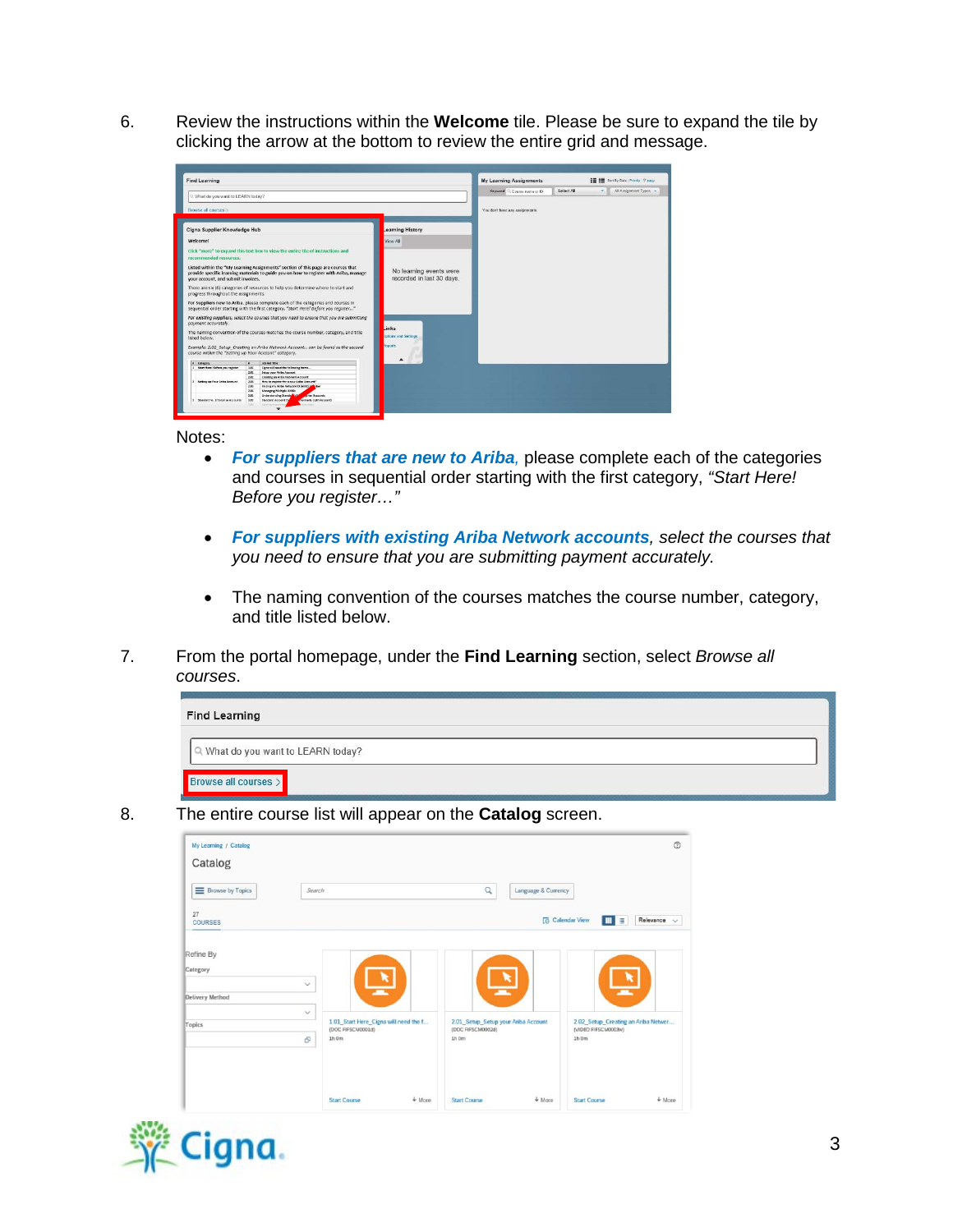As mentioned in the Welcome tile, the courses are broken into six (6) different categories, which provide specific learning materials to guide you on how to register with Ariba, manage your account, and submit invoices:

- *Before you register*
- *Setting up Your Ariba Account*
- *Standard vs. Enterprise Accounts*
- *Managing your Ariba Account*
- *Submitting Invoices*
- *Additional Information*

Notes:

- *For suppliers that are new to Ariba*, please complete each of the categories and courses in sequential order, starting with the first category, "Start Here! Before you register…"
- *For suppliers with existing Ariba Network accounts*, select the courses that you need to ensure that you are submitting payment accurately.
- Please note that old purchase order numbers from Express Scripts are no longer valid. Please reference your new Cigna ID number in order to do business with us. See learning materials for additional guidance.
- The naming convention of the courses matches the course number, category, and title.
	- o Example: *2.02\_Setup\_Creating an Ariba Network Account*… can be found as the second course within the "Setting up Your Account" category.

Browse through the entire course list on the **Catalog** screen, or use the open search field in the **Find Learning** section to locate a specific course, based on the numerical order below.

| <b>Find Learning</b>             |  |
|----------------------------------|--|
| What do you want to LEARN today? |  |
| Browse all courses >             |  |

## **Course List:**

| # | Category                                     | <b>Job Aid Title</b><br># |                                           |  |  |
|---|----------------------------------------------|---------------------------|-------------------------------------------|--|--|
|   | <b>Start Here!</b><br>Before you<br>register | 1.01                      | Cigna will need the following items       |  |  |
|   |                                              | 2.01                      | Setup your Ariba Account                  |  |  |
| 2 | <b>Setting up</b><br>Your Ariba              | 2.02                      | Creating an Ariba Network Account         |  |  |
|   | <b>Account</b>                               | 2.03                      | How to register for a new Ariba Account   |  |  |
|   |                                              | 2.04                      | Finding my Ariba Network ID (ANID) Number |  |  |

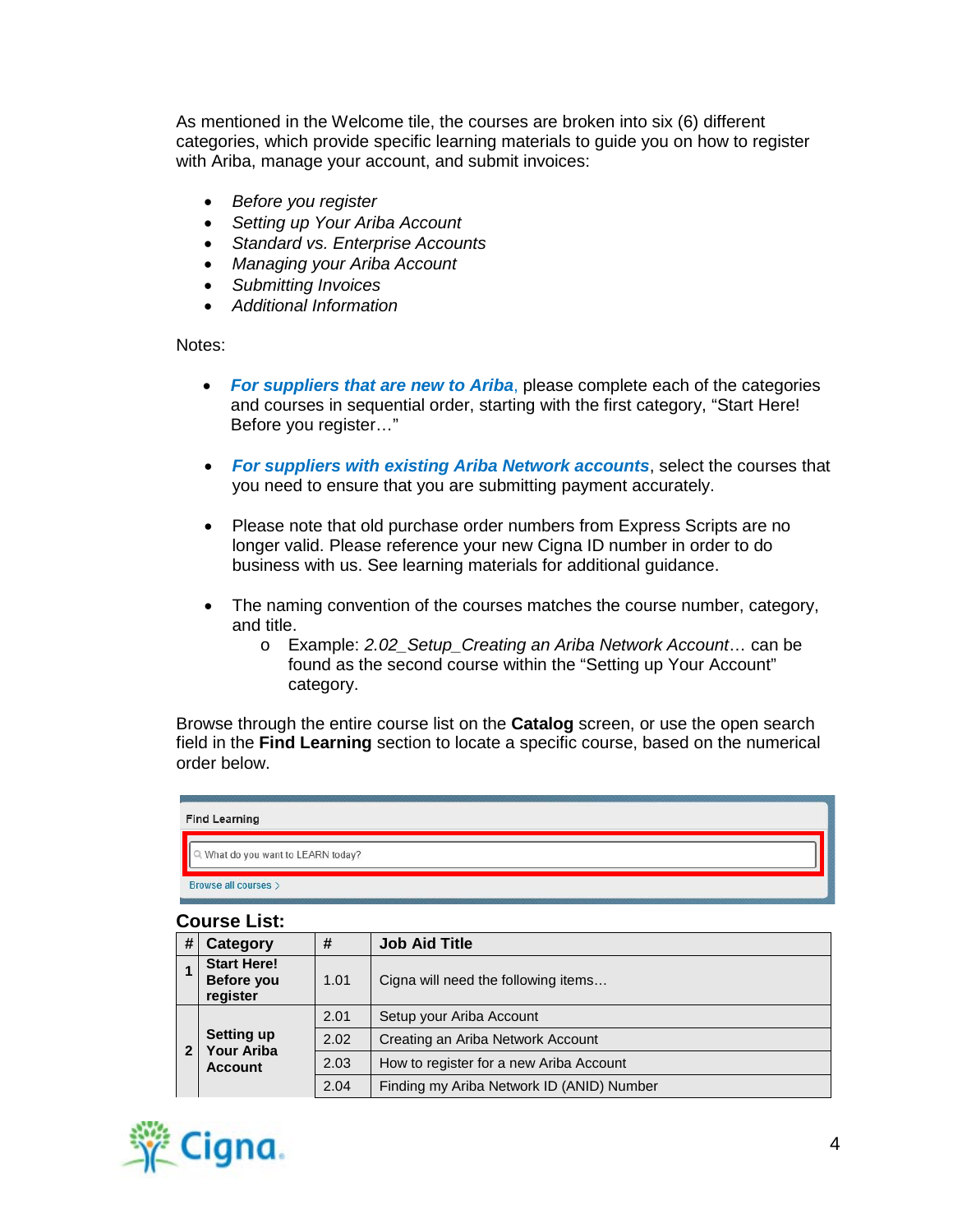|   |                                              | 2.05 | <b>Managing Multiple ANIDs</b>                                                                            |
|---|----------------------------------------------|------|-----------------------------------------------------------------------------------------------------------|
|   | Standard vs.                                 | 3.01 | Understanding Standard vs Enterprise Accounts                                                             |
| 3 | <b>Enterprise</b>                            | 3.02 | Standard Account Overview (Formerly Light Account)                                                        |
|   | <b>Accounts</b>                              | 3.03 | Supplier Launchpad: Standard Accounts                                                                     |
|   |                                              | 4.01 | Manage your Ariba Network Account                                                                         |
|   |                                              | 4.02 | Adding and Managing Multiple Users                                                                        |
| 4 | <b>Managing your</b><br><b>Ariba Account</b> | 4.03 | Navigating Ariba Network for Suppliers                                                                    |
|   |                                              | 4.04 | How to Configure Email Notifications from Ariba                                                           |
|   |                                              | 4.06 | Steps for Configuring your Routing Method                                                                 |
|   |                                              | 5.01 | Submitting a Penny PO                                                                                     |
|   |                                              | 5.02 | Setup your Ariba Account for Invoicing                                                                    |
|   |                                              | 5.03 | How to Send an Invoice in the Ariba Network?                                                              |
|   |                                              | 5.04 | How to submit an Ariba non-PO Invoice? (Job Aid)                                                          |
|   |                                              | 5.05 | How to submit an Ariba non-PO Invoice? (Video)                                                            |
|   |                                              | 5.06 | Submitting Invoices from an Enterprise Account                                                            |
|   |                                              | 5.07 | Submitting Invoices from a Standard Account                                                               |
|   |                                              | 5.08 | How to create an invoice against a contract? (Job Aid)                                                    |
|   |                                              | 5.09 | How to create an invoice against a contract? (Video)                                                      |
|   |                                              | 5.10 | <b>Invoice Against Contract Overview</b>                                                                  |
|   |                                              | 5.11 | Invoice Against Contract - Supplier Invoicing Demo                                                        |
| 5 | <b>Submitting</b>                            | 5.12 | Create a Credit Memo against a Contract-Based Invoice from an<br>Enterprise Ariba Network Account         |
|   | <b>Invoices</b>                              | 5.13 | Create a Credit Memo against a Contract-Based Invoice from a<br><b>Standard Ariba Network Account</b>     |
|   |                                              | 5.14 | Enter a Discount when Creating a New Invoice against a Contract                                           |
|   |                                              | 5.15 | Enter Shipping Costs when Creating a New Invoice against a Contract                                       |
|   |                                              | 5.16 | Enter Tax Line Details in a Term Sheet - Invoice against Contract                                         |
|   |                                              | 5.17 | Enter Tax Line Details when Creating a New PO-Based Invoice from<br>an Enterprise Ariba Network Account   |
|   |                                              | 5.18 | Enter Shipping Costs when Creating a New PO-Based Invoice from a<br><b>Standard Ariba Network Account</b> |
|   |                                              | 5.19 | Invoice against an Expired or Inactive Contract via Term Sheet                                            |
|   |                                              | 5.20 | Run a Remittance Report from an Enterprise Ariba Network Account                                          |
|   |                                              | 5.21 | Enter Tax Line Details when Creating a New PO-Based Invoice from a<br>Standard Ariba Network Account      |
|   |                                              | 5.22 | Enter Shipping Costs when Creating a New PO-Based Invoice from an<br>Enterprise Ariba Network Account     |
| 6 | <b>Additional</b>                            | 6.01 | <b>Additional Callouts</b>                                                                                |
|   | <b>Information</b>                           | 6.02 | Contact Information for Support                                                                           |

9. To start a course, select the *Start Course* button located on the left side of the description box.

The course will automatically launch in a new window.

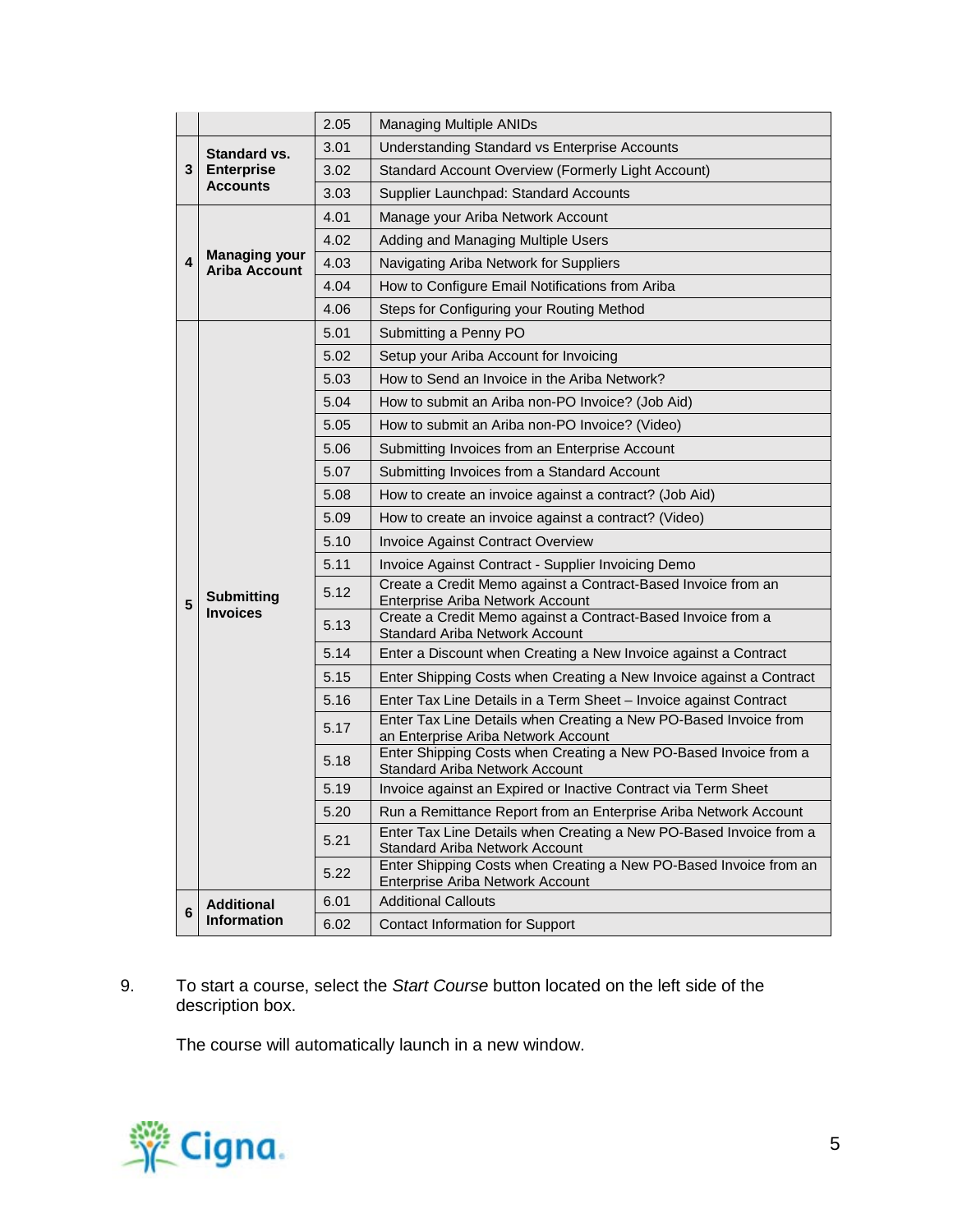| 1.01_Start Here_Cigna will need the f<br>(DOC FIFSCM0001d)<br>1h 0m |          |
|---------------------------------------------------------------------|----------|
| <b>Start Course</b>                                                 | $L$ More |

Notes:

- Courses are in different formats, such as videos or PDFs.
- To download and save materials once they launch in a new window, click the downward facing arrow in the top right (next to the printer icon) and then save to your computer.



10. To exit a course and return back to the learning page: